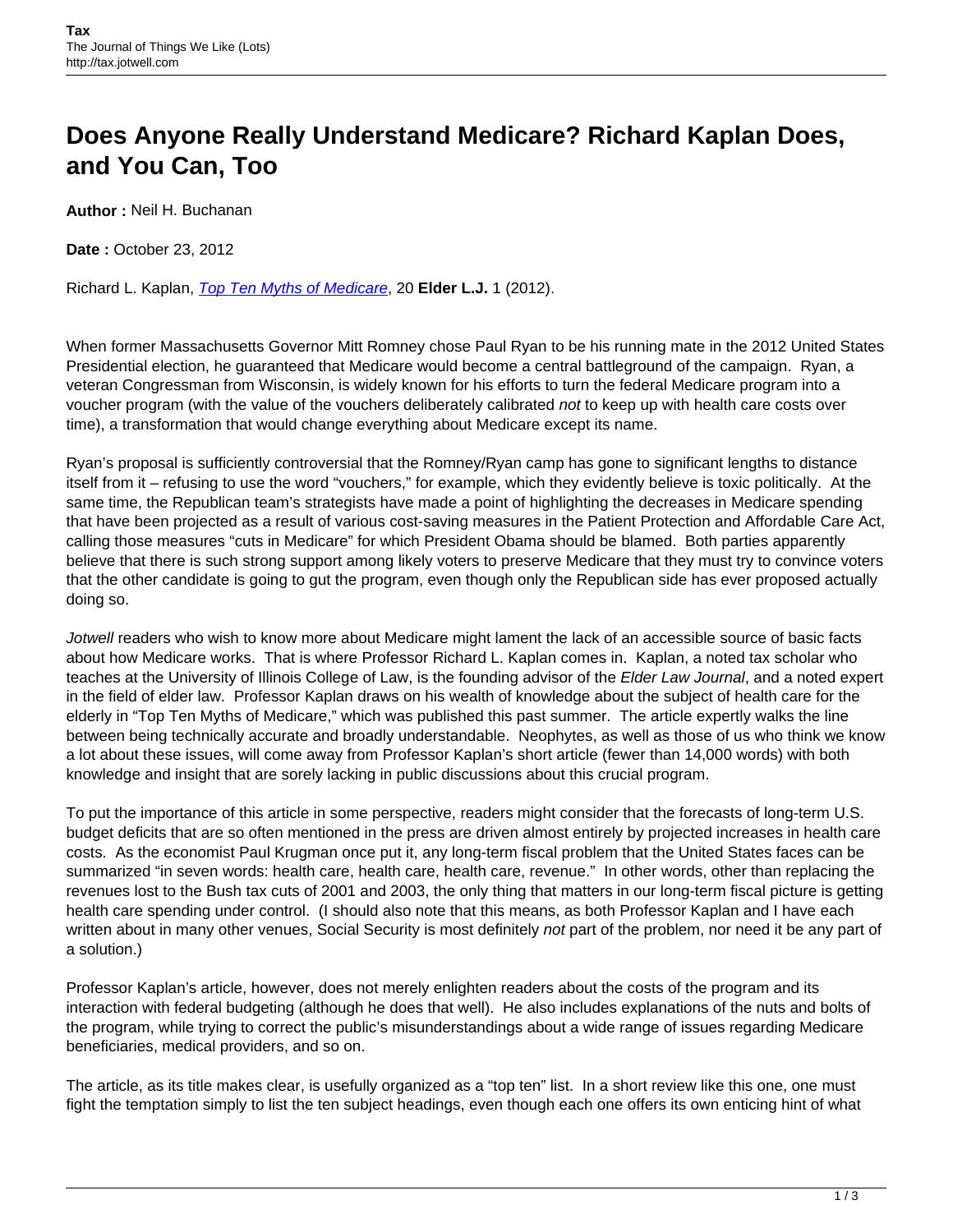one might learn by reading the article. In addition to debunking a few obvious myths (#2: "Medicare is Going Bankrupt," and #10: "Increased Longevity Will Sink Medicare"), the reader is treated to some genuinely unexpected revelations, perhaps the most surprising of all being Myth #1: "There is One Medicare Program." Some readers will know that Medicare has multiple parts (Part A, Part B, and so on), but few will know the specifics of those separate programs as well as Professor Kaplan does.

This kind of academic article does, however, often run the risk of simply becoming a summary of a statute. Fortunately, the myth-busting format provides an over-arching narrative to the article that allows Professor Kaplan to make some larger points – points that are truly counter-intuitive, or that are at least contrary to the conventional wisdom in U.S. policy circles today.

One theme that infuses the article is that Medicare is not the gold-plated, overly generous big government program that so many portray. On page 13 of the article, for example, we learn how stringently (and, I would argue, absurdly) the program restricts benefits for nursing home care. After detailing five surprising requirements before a patient can qualify for such coverage at all, Kaplan notes that Medicare pays for only twenty days of such care, and then for no more than an additional eighty days, with an inflation-adjusted deductible currently set at \$144.50 per day.

This theme – that Medicare is hardly a freebie, forcing its enrollees to have serious financial "skin in the game" – is not merely a point about how well or poorly we actually provide for our elders' care. Professor Kaplan's concern is also about planning, noting that too many people believe that Medicare simply covers everything, and so they fail to prepare for the large costs that they will actually face when they inevitably need health care. Failure to plan, under the many onerous rules that Kaplan describes, is truly disastrous for many elderly Americans and their families.

Finally, although Professor Kaplan is very obviously a passionate proponent of Medicare in its current basic form, he is more than willing to acknowledge some troubling facts – facts that might (at least partially) support those whose views of Medicare are less favorable than Kaplan's.

One of the common themes among supporters of Medicare is to point to the very low administrative costs associated with the program, compared to the costs borne by private, for-profit health insurers. Even while debunking the myth that "Medicare Is Less Efficient than Private Health Insurance" – a myth that, as he points out, is based on little more than the presumption that government programs must be inefficient, because they are government programs – Kaplan carefully discusses why one key statistic is misleading: "Medicare spends only 1.4% of medical benefits paid on administrative expenditures, while private insurers spend 25% or more for such costs."

The most cynical explanation for this "apparently excellent result" is that any program can keep its administrative costs down if it does not put much effort into policing false claims. Medicare, we learn, sometimes has a "practice of paying apparently reasonable claims for medical services with little verification of the claims' validity." Moreover, some of the program's administrative needs are already covered by other agencies, such as the IRS's role in collecting Medicare premia from workers' paychecks. This means that Medicare itself need not expend those resources, but the government as a whole does.

Still, the reader cannot help but come away with the sense that the lower administrative costs of Medicare mostly reflect genuine advantages over private plans. Medicare need not advertise, and, perhaps most importantly, it has no reason to try to exclude sick people from its coverage, which is a major activity of private plans that must (for reasons of profit maximization) try to cherry-pick the healthiest customers and deny benefits to as many people as possible.

In short, readers could not find a better article to explain Medicare's basic workings, its budgetary and political realities, and its combination of shortcomings and truly significant benefits to American society. Even if the next U.S. President were not going to be chosen on the basis of his commitment to protecting Medicare, reading this article would be worth anyone's time.